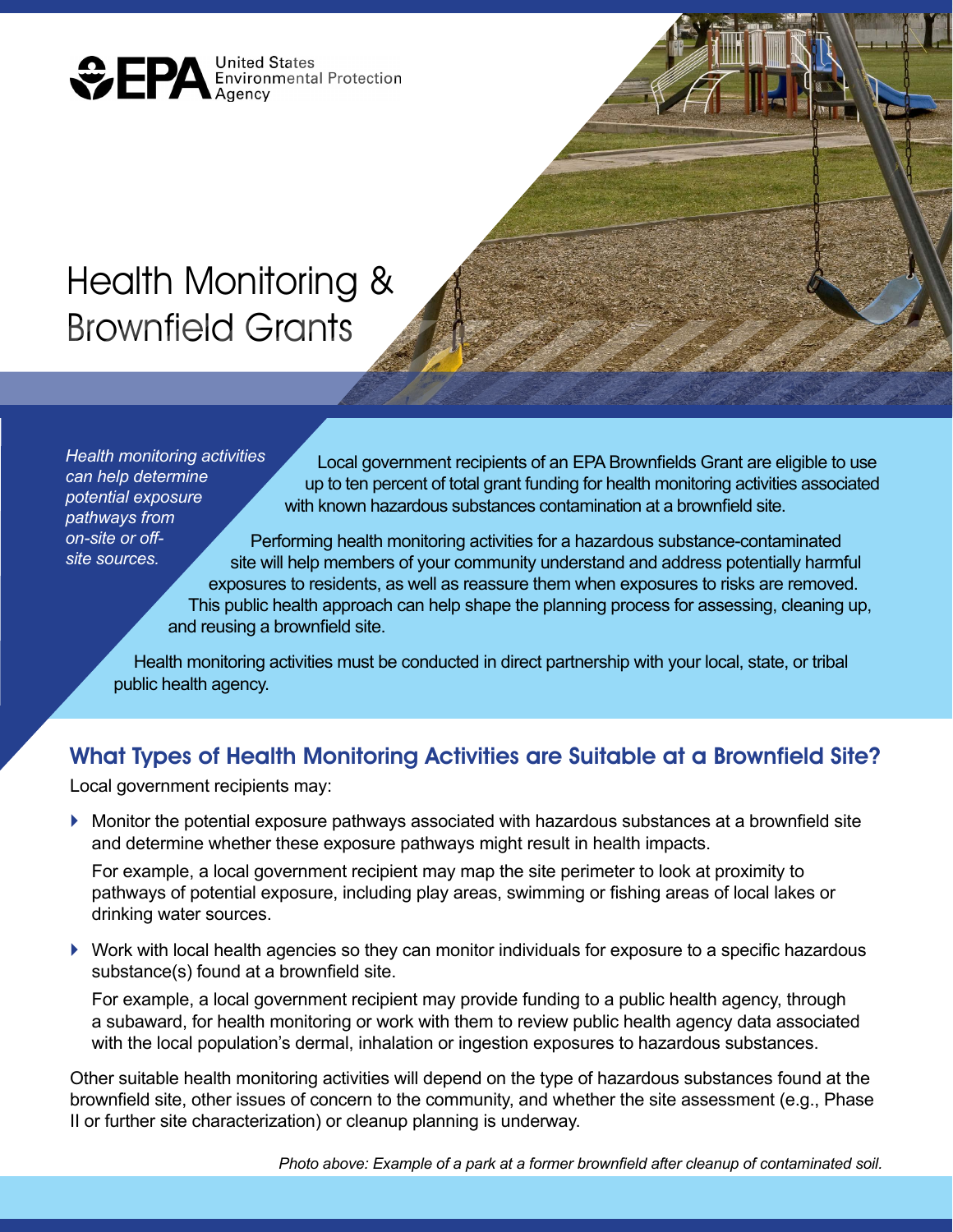# What are the Requirements for Conducting Health Monitoring Under an EPA Brownfield Grant?

- $\blacktriangleright$  Limited to local government recipients.
- ` Confirmed presence of one or more hazardous substances at the brownfield site.
- **Recipients must partner with their designated health agency(ies) to develop and implement appropriate projects.**
- $\blacktriangleright$  Local health agency(ies) must lead all aspects of the health monitoring project, including project development and implementation in keeping with public health practice (and privacy).
- ` Funds for health monitoring activities may not exceed ten percent of the total grant funds awarded by EPA.
- $\blacktriangleright$  Funds may be used for analyzing and sharing data results only. Funds may not be used for the design, distribution, or collection of surveys for grant-related activities.

# Health Monitoring & Brownfields in Action

Below are two examples of brownfield sites that could benefit from health monitoring activities.

## Scenario #1:

The site is an area contaminated with solvents in soils and groundwater due to past dry cleaning and electronics manufacturing. These substances, when present at high levels, can move from contaminated groundwater and soil into indoor air in buildings or outdoor air.

## Your community may be concerned about:

Solvents such as trichloroethylene (TCE) and tetrachloroethylene or perchloroethylene (PERC) used as degreasers to clean metal parts, glues and in dry cleaning. TCE is considered a carcinogen while PERC is an irritant to the eyes, nose, mucus membranes and respiratory tract and can damage the liver. When present in soils and groundwater, these solvents can turn into vapors and enter nearby buildings. Nearby residents may worry they have



*Example of a contaminated site.*

been exposed to contaminants and that cleanup will spread contamination.

Consider using a brownfields grant to for the following local health monitoring actions:

- $\blacktriangleright$  Conduct continuous environmental monitoring in homes with known exposure pathways after receiving homeowner permission to access the site.
- $\blacktriangleright$  Install air monitors on-site prior to and during the cleanup.
- $\blacktriangleright$  Examine soil gas risks and utility trenches as part of site cleanup planning.
- $\triangleright$  Collect exposure information from residents in high-risk locations.
- $\triangleright$  Conduct outreach within the community so they understand the extent of health monitoring activities occuring within their neighborhood.

What you could learn from these local health monitoring actions:

- ` Whether individuals are highly exposed and at increased risk.
- ` Whether certain individuals do not face increased risks.
- ` Whether an active depressurization system is required for new construction and retrofits near the site or utility infrastructure needs monitoring.